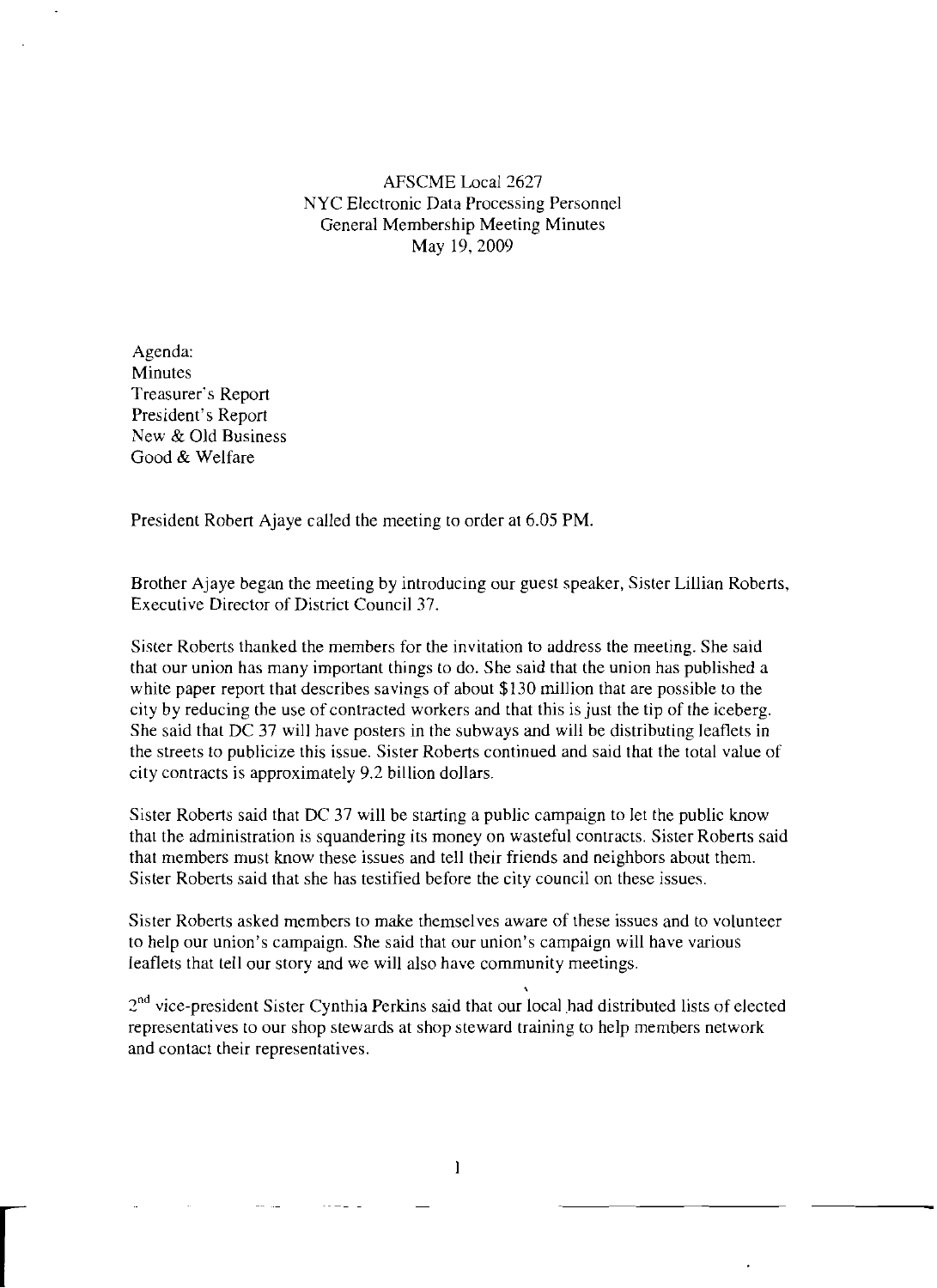Sister Roberts said she will calling on all members of DC 37 to help in this campaign and thanked the members for the opportunity to address the local's meeting.

Brother Ajaye introduced Sister Barbara Terrelonge of the DC 37 Research and Negotiations division. Sister Terrelonge said that she is responsible for negotiating the contract and layoff procedures for our local. She said that the city has to give the union 30 days official notice of any layoffs, which includes the names of any at-risk members. She said that the research department reviews each person's civil service status and seniority date to ensure that the contract is followed.

Brother Kenny Williams (DoITT) asked about the distinction between provisionals and perrnanents.

Sister Terrelonge said that permanents may be on a layoff list, but they must be in seniority order, and they have the right to be put on a special transfer list which may give them the right to move to another agency in title with iheir seniority.

Brother Gilbert Sambolin (DOE) asked about the status of the new civil service title, Customer Information Representative at the Department of Education. Sister Terrelonge said that DC 37 has filed a petition to represent the title, but that another union was also fighting to represent the title. Sister Terrelonge said that DC 37 believes that it holds a community of interest with the title and will win the petition. She said that the Office of Collective Bargaining will make the decision about which union and local will represent the title.

Brother Joe Izzo (NYPD) asked if the proposal to reclassify the computer titles from competitive to non-competitive had been approved by the Commissioner of DCAS ? Sister Terrelonge said that the proposal had not been approved yet.

Council Representative Brother Raul Martinez swore in newly elected Shop Steward Sister Nilsa Gonzalez of NYCHA.

#### Minutes

The minutes of the March 17, 2009 general membership meeting were distributed. Brother Ed Hysyk (HRA) made a motion to accept the minutes. The motion was seconded by Sister Laura Pirtle (FDNY).

2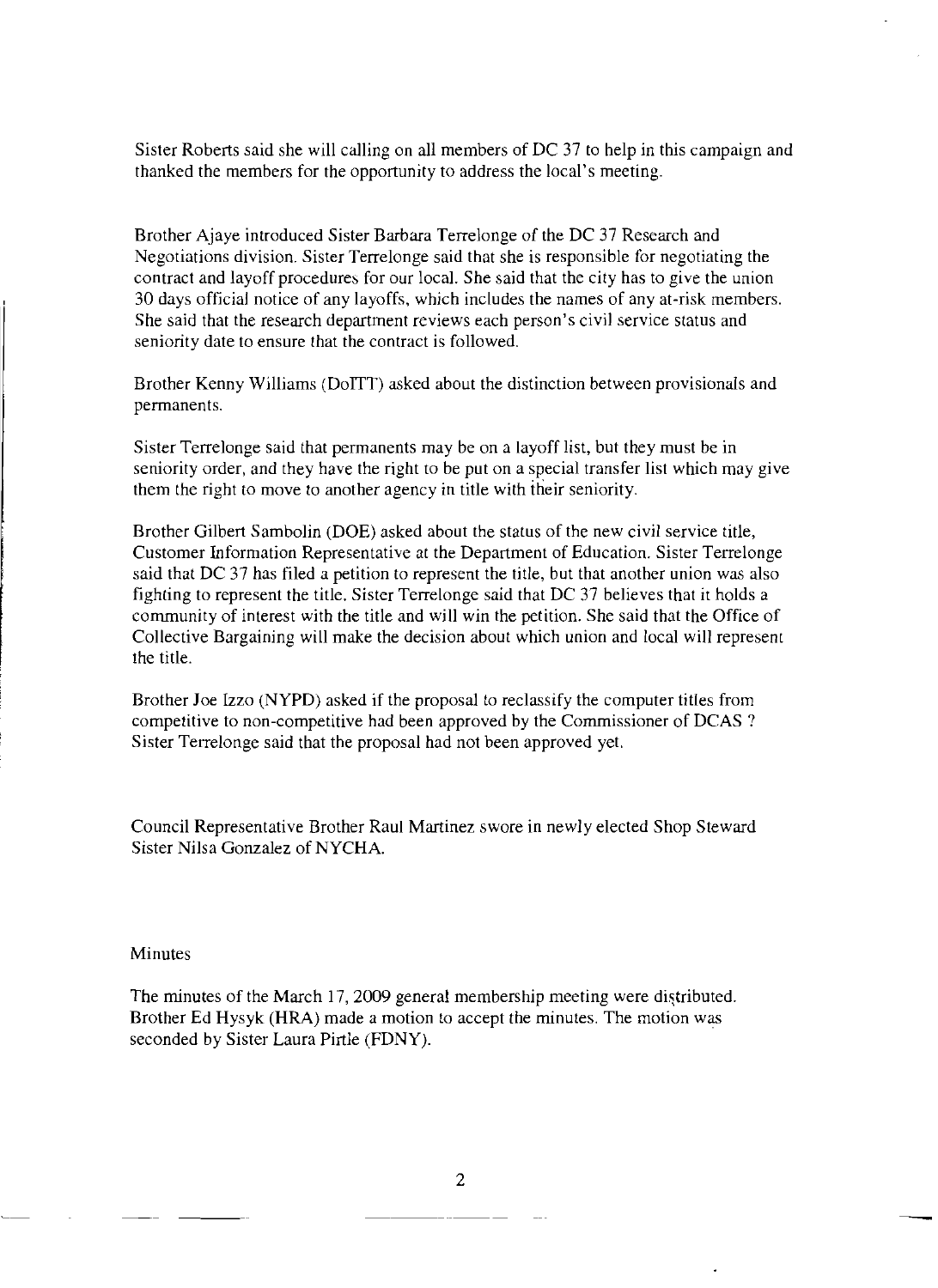The following corrections were made;

Pg. 3 - Sister Laura Pirtle's name is spelled "Pirtle", not "Pyrtle"

The motion to accept the minutes as corrected passed with no nay votes or abstentions.

Motions passed by Executive Board

#### March

Motion to buy 6 tickets at \$40 each to DC 37 Irish Heritage Celebration – motion passed

## April

Motion to contribute \$500 to Friends of Bill de Blasio – motion passed Motion to buy 8 tickets at \$15 each to Local 957 Spring Spectacular Scholarship Fundraiser - motion passed

## Treasurer's Report

The local's financial statements for the months of February 2009, March 2009 and the cumulative financial statement for the period from January I to March 31,2009 were distributed.

For the month of February 2009, the local had a total income of \$ 177,396 and total expenditures were \$190,217. The local had an excess of expenses over income for the month of \$12,820.

The local ended the month of February 2009 with a cash balance of \$ 222,329.

For the month of March 2009, the local's total income was \$180,003. The local's total expenses were \$187,551. The excess of expenses over income for the month was \$7,548.

The local ended the month of March 2009 with a closing cash balance of \$214,781.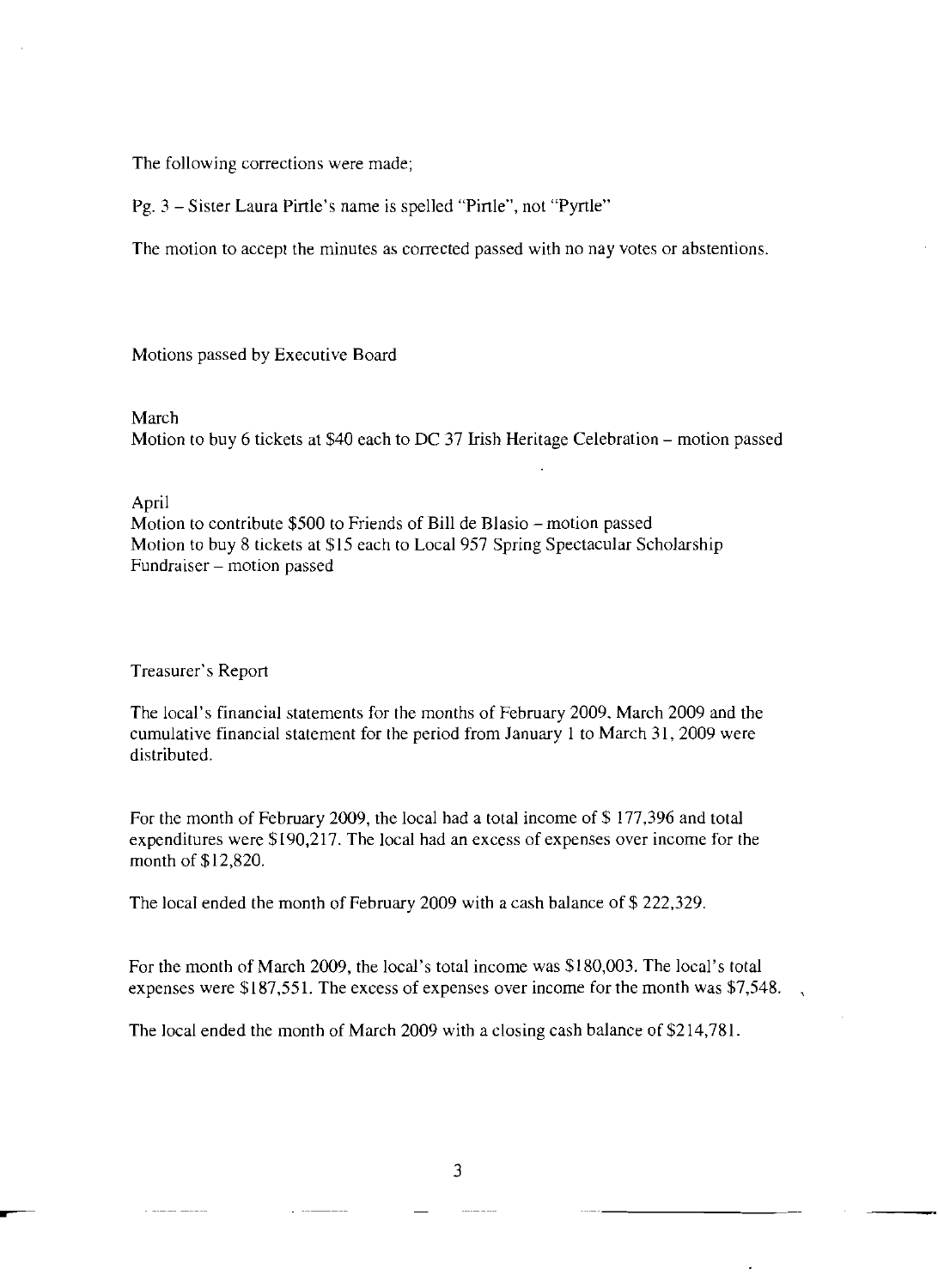For the cumulative period from January I to March 31, 2009 the local's total income was \$608,111. The local's total expenses were \$566,413. The excess of income over expenses for the period was \$41,697.

The local ended the cumulative period from January I to March 31, 2009 with a closing cash balance of \$214,781.

# President's Report

r

Brother Ajaye began his President's report by saying that the Transit Authority had sent a memo to Vilma Ebanks of Research and Negotiations which says that there will be a stop on all hiring at the Transit Authority until the fiscal crisis is over.

Brother Ajaye said that the local had received a payment date for the final .34 % increase due from our previous contract. Brother Ajaye recognized the attendance of his predecessor, former President Brother Ed Hysyk (HRA) and said that in accordance with the past practice of our local, this money will be allocated to our longevities. He said that our longevities will go up by \$311, and should be payable in the first paycheck in June. Brother Ajaye also said that this payment will be retroactive to March 2008.

Brother Ajaye said that DC 37 had won the right to represent the Computer Specialist (Operations) and Telecommunications Specialist (Data) titles in the Transit Authority. Members in these titles will be accreted to Local 2627.

Brother Ajaye said that the local has two scholarship winners for the DC 37 education fund scholarship luncheon.

Brother Ajaye said that he gets many requests in the office for money and tickets for various events every day. He said that he feels that he sometimes receives opposition from the executive board in getting approval to buy tickets for events he considers it important for our local to support. He said that he will bring these issues to the membership in the future.

Brother Ajaye said that our local has almost 4200 members and its important for our membership to increase its participation in DC 37 activities such as lobby day.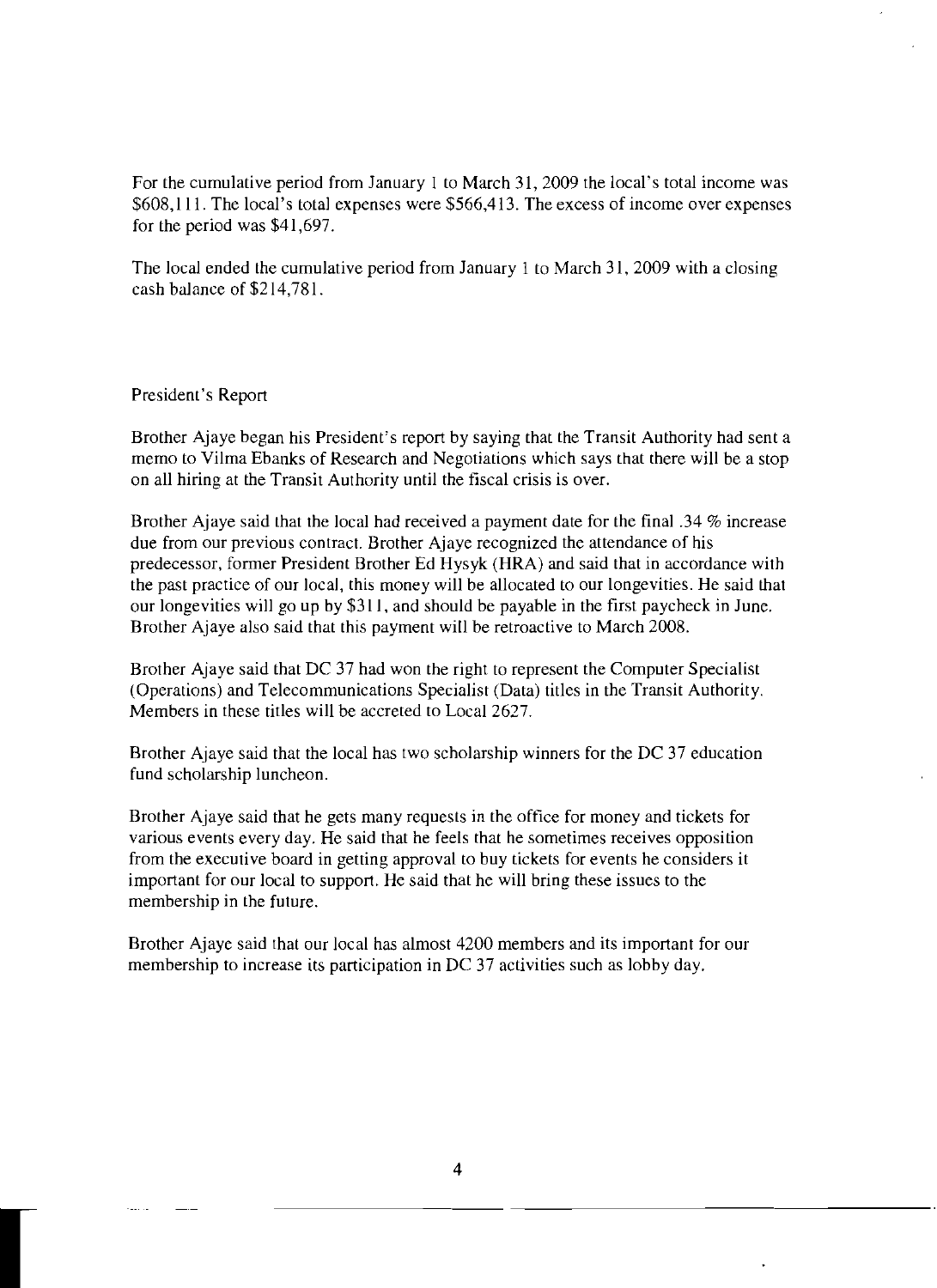Brother Ajaye said that the list for the open-competitive civil service exam for Computer Service Technician still hasn't been established. The promotional exam for Supervising Computer Service Technician has been given.

Brother Ajaye thanked Brother Craig Adams (DOE) for teaching the Supervising Computer Service Technician exam review class.

Brother Ajaye said that its important for members to get involved in the local's activities and attend membership meetings at their worksites.

Brother Ajaye said that paperless pay stubs will be implemented soon. He said that members should still have the option of choosing paper stubs.

Brother Ajaye said that Research and Negotiations has met with the MTA and the Transit Authority regarding the 4% raise members are due. The TA has said that it will resolve this issue as soon as possible.

Brother Ajaye said that members who are provisional should take any available test that they are eligible for.

Brother Artie Kellam (HRA) asked that there be more information on the issues our local faces on the local's website.

Old Business

Brother Ajaye said that the issue of what percentage of members are necessary to call for a Shop Steward election will be on the meeting card for our June meeting, and that the issue will be addressed then.

New Business

Brother Gilbert Sambolin (DOE) asked about members being allowed to use pre-tax dollars to buy transit checks for commuter railroads.

5